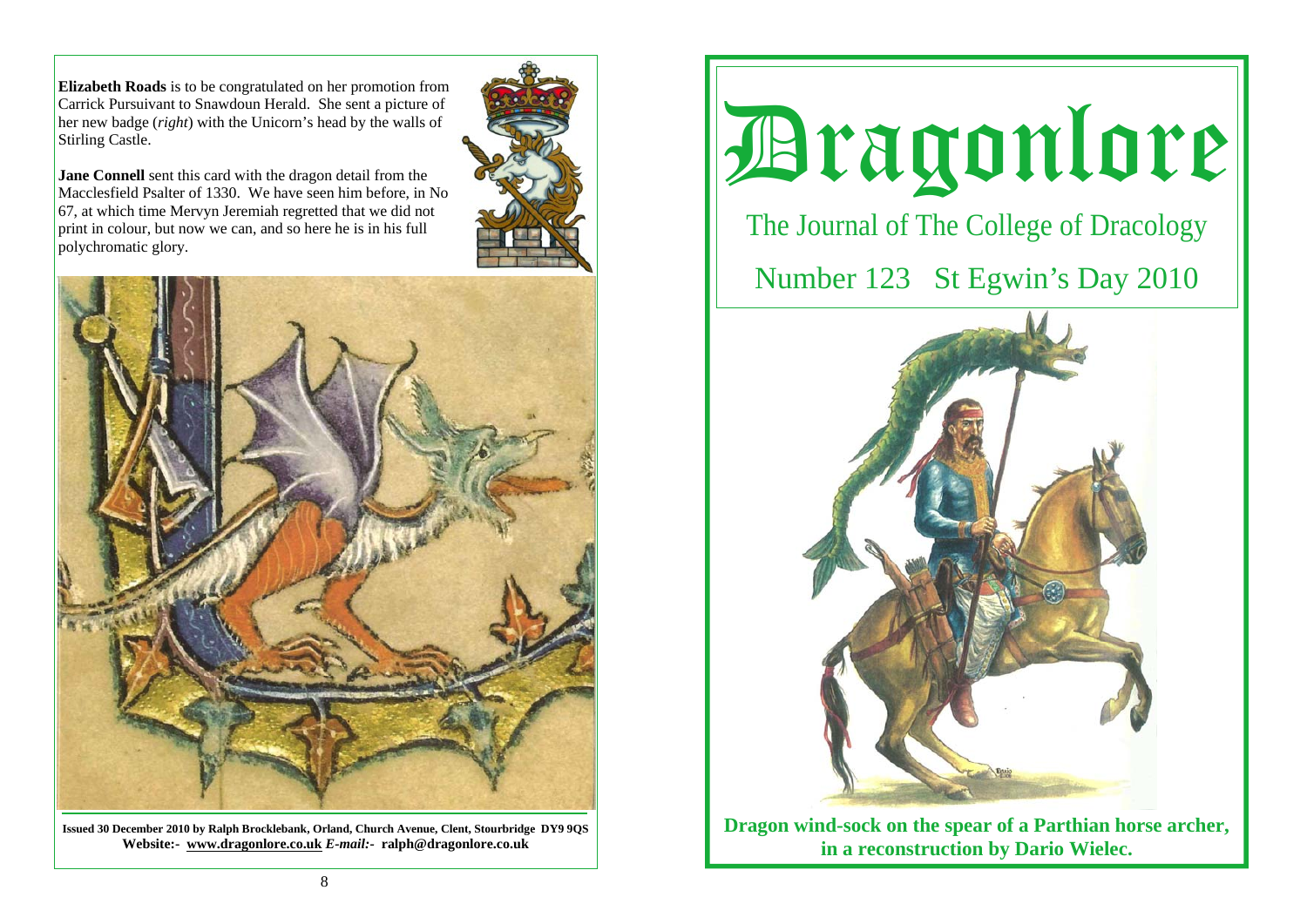

 **The College of Dracology for the Study of Fabulous Beasts** 



*We welcome Harold Storey to membership of the College, following a presentation of The Origin of Fabulous Beasts to the Cheshire Heraldry Society in Macclesfield which he organized together with John and Rutha Titterton (already members). They were excellent hosts.* 

Saint Egwin was a Bishop of Worcester in the  $7<sup>th</sup>$  century. He may have been of royal blood, and founded an abbey at Evesham. His feast day falls on 30<sup>th</sup> December, and two churches are dedicated to him. Worcester is one of the oldest bishoprics and was once much larger than it is now, probably extending from the Ironbridge Gorge in the north to Chepstow and the Bristol Avon in the south. It is a geographically distinct area, with the fertile valley of the River Severn edged in by hills on either side, and may have been a natural "kingdom" long before the coming of the Church. The diocese of Gloucester was not hived off as a separate entity until the  $16<sup>th</sup>$  century, so before then the Bishop of Worcester was a man of considerable importance. Although Herefordshire next door is full of green dragons, Worcestershire seems to be almost devoid of fabulous beasts, the only example which has come to our notice being the strange creature in the church at Martley, which we recorded in No 32.

The picture on the cover is taken from the book "Shadows in the Desert" and was sent in by the ever-vigilant Cathie Constant along with other delights. This type of dragon was carried across Europe and one of its last appearances was with Harold's Saxon army at the battle of Hastings, as shown in the Bayeux Tapestry, at first held proudly aloft, and then shown trampled on the ground (*see Nos 23 & 43*), with further discussions and some arguments in Nos 75, 79, 81 & 82. Another of the goodies sent by Cathie was this bit of decorative border with Celtic dragons entwined:-



number of Mermaids from the University of Birmingham, a Griffin crest for Mr Edward Rothwell, a "Male Griffin" crest for Mr Russ Wayne Copping and a final selection of French Dragonlore (*below*).



## **CORRESPONDENCE**

**Mary Brooke-Little** writes, "I really love Dragonlore. It is just the right size to read from end to end with nothing wasted or boring." (It is such comments that give us the heart to keep going.)

**Richard d'Apice** sent this picture (*right*) which he spotted in a Sotheby's sales catalogue showing a  $12$ -inch-high  $16<sup>th</sup>$  century German artefact, probably a hatchment, with the woman paddling a boat as the crest and the strange dragon from the shield having the helmet on his back – a kind of heraldic shorthand. **Bernard Juby** and **Nicholas Williams** both came up with

solutions to the book plate puzzle on the back page of our last



issue, based on the motto "I show I sham not." In Latin this is OSTENDO NON OSTENTO, a nice play on words, and is the motto of the Isham family of Northamptonshire, but apparently their arms contain neither dragon nor wyvern, so the delightful creature on the book plate must be purely decorative. Unless…

**Keith Lovell** also came up with a more complete solution, in which the dragon stands for a capital letter C. Sir Charles Edmund Isham Bt (1819-1903) of Lamport Hall, Northamptonshire, may be found in the Isham pedigree in the 106<sup>th</sup> edition of Burke's Peerage & Baronetage, 1999, at p 1518. He was the  $6<sup>th</sup>$  Baronet and an M.P.and his arms (*right*) do not contain a dragon, but only a swan. **June Marriage** sent the programme for the Norwich Dragon Festival which runs from the  $12<sup>th</sup>$  to the  $27<sup>th</sup>$  of February 2011. Much of it is aimed at children, but there are also notable events covering folklore, crafts, architecture and heraldry. With it, she included a card with a picture of a dragon artist, drawn by Beryl Antony.

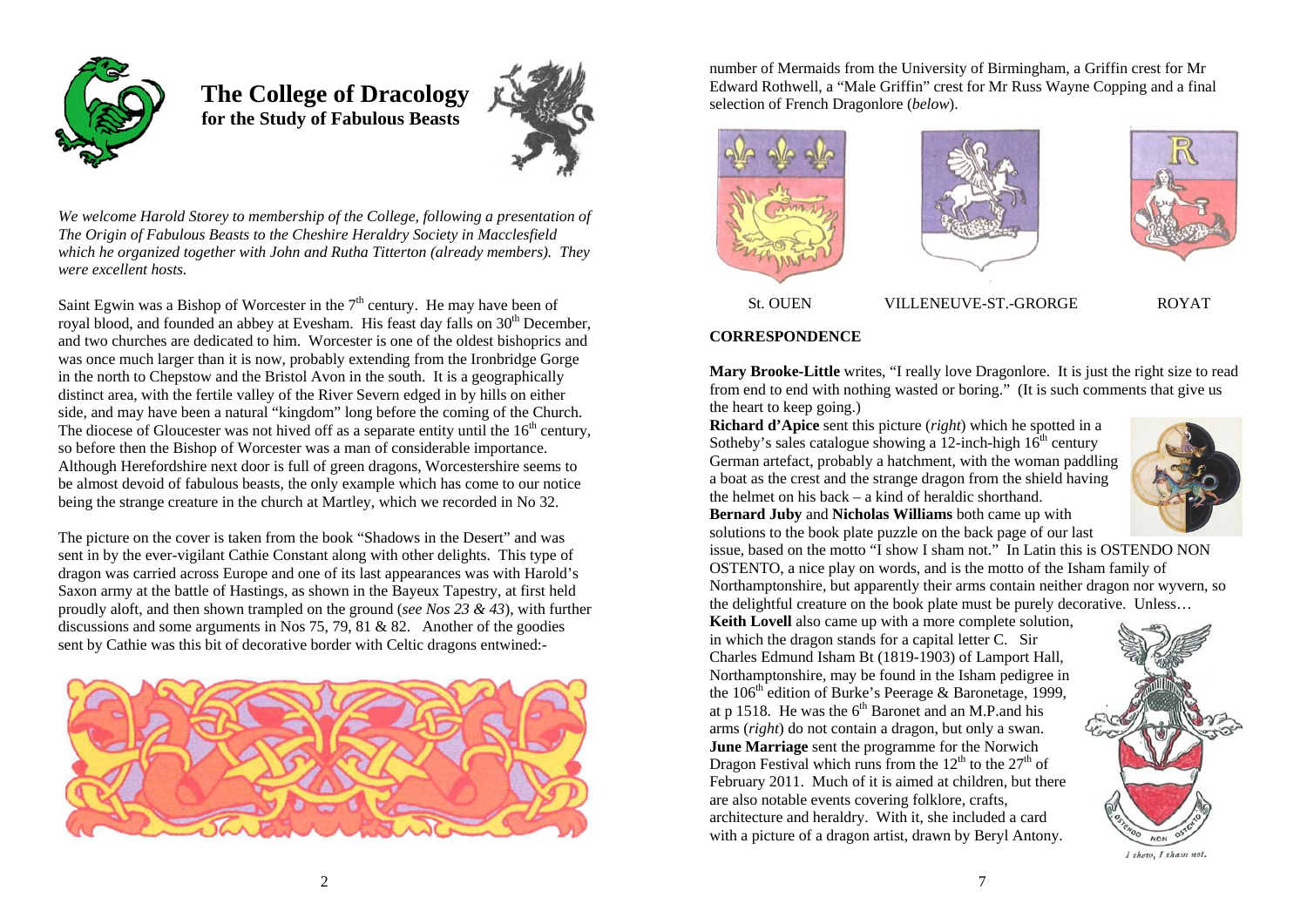## **JOURNAL SCAN**

**Gonfanon** (Vol 21,No 3, Fall/Automne 2010) has a picture of the newly-granted arms of the Canadian Border Services Agency with splendid Griffin supporters (per fess Gules and Or winged Argent), being displayed to Her Majesty during her recent visit. Also in this issue are a couple of red Dragons, one of them as a crest, statant affronty, which is unusual, and a full-page picture of the new west window in the Anglican church in Esquimalt full of ship's badges to commemorate the centenary of the Canadian Navy. In it, the sharp-eyed will pick out several fabulous beasts. **Tak Tent** (No 49, October 2010) starts off with pictures from the XXIXth International Congress held in Stuttgart in September, in which a seahorse on the tabard of one of the Heralds is prominent, but it does not say which one. Otherwise there are only a couple of Unicorn supporters from Royal Arms at each end of the Royal Tweed Bridge in Berwick.

**The White Lion Society Newsletter** (No 47, November 2010) has a Wyvern on the arms of the Merchant Adventurers of the City of Bristol, the Griffin crest of Henry Paston-Bedingfield (newly promoted from York Herald to Norroy and Ulster King of Arms), and a rather fetching Mermaid in the arms newly granted to Dr Catherine Stevenson MD.

**The Heraldic Craftsman** (No 74, December 2010) features the art of William Metzig and shows his Opinicus, which we saw in our No 36 along with other fabulous beasts of his designing. Also shown are the red Unicorns from Canada that we had in our last number, the badge of the Wyvern Club for former members of the King Alfred School in Plön (*right – we are mentioned in the text describing it, so it had better go in, in spite of its curious anatomy, though there is a much more conventional Wyvern in the first quarter of the arms that were used by the school, presumably to stand for the King of Wessex*) and lastly a pair of Seahorse supporters by John Ferguson.

**The Coat of Arms** (No 220, Autumn 2010) shows a curious Roman banner said to be an emblematic Minotaur (*right*) in an article by Clive Cheesman on The Crisis of Heraldry, which traces the events in that period when symbolic emblems seemed to take over the role formerly provided by heraldic insignia.

**The New Zealand Armorist (No 116, Spring 2010) has a** superb full-page colour illustration of a new bookplate by Gordon Macpherson for Robert Douglas Watt, former Chief Herald of Canada and now Rideau Herald Emeritus, with his newly-granted (as a special honour) supporters, a pair of winged sea-cougars, *per fess Gules and Argent.* **The Heraldry Gazette** (No 118, December 2010) displays a





# **CHINA SHOWS ITS CLAWS**



**Davis Vaudrey** kindly sent this picture which was taken from the cover of The Spectator magazine of 30 October 2010 and highlights an article by Gideon Rachman on the coming clash of superpowers. Although it makes its political point by showing a Chinese monster burning up U.S. dollar bills, we know, as dracologists, that Chinese dragons were water spirits and never breathed fire, a habit confined to Western dragons in later years and now totally out of hand in the world of fantasy literature. I suppose that we can excuse a political cartoonist for getting his dragons mixed up, but I thought that the error should be pointed out. Note also the extraordinary length of his lower jaw (*see next page*).